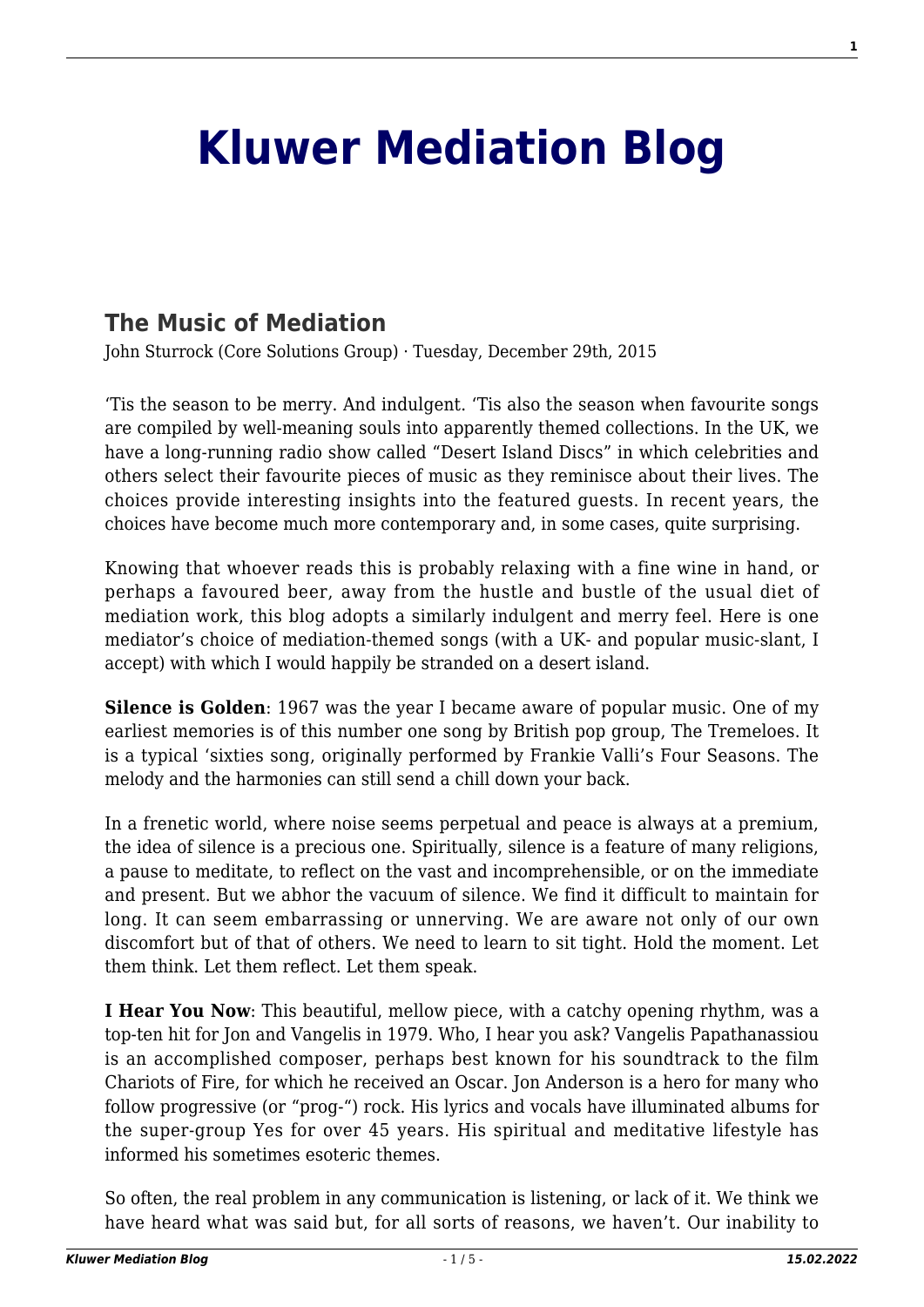really listen leads us into error, assumption, judgment and misperception. To listen properly to another person is to offer a gift. Real listening is an attitude of mind, an expression of the heart. How much I care about, and am interested in, another person may be measured by my willingness to subordinate my own needs for a while and give precedence to those of another human being.

**Sorry Seems to be the Hardest Word**: Perhaps this Elton John song is the most obvious choice. Described as "a mournful ballad about a romantic relationship which is falling apart" it was a track on the 1976 LP, Blue Moves and is one of a number of Elton's singles which didn't enjoy the kind of top ten success which might have been expected especially when, in the US, he was an even bigger star than in the UK.

"What have I got to do to make you love me?" he sings. What does it take to make an effective apology? Probably not just the words "I'm sorry", although in some situations that may be all that is required. One of the lead news stories this year was about a travel firm which failed adequately to apologise to parents whose two children died from carbon-monoxide poisoning at a holiday apartment. What is "adequate" is of course subjective but there is now an abundance of research and practice to vouch that an authentic apology has huge value to the "victim" and as a result, to the maker of the apology.

As I write, the Scottish Parliament is considering an Apologies (Scotland) Bill which will provide statutory protection to apologies made in certain circumstances. This is to be welcomed as an attempt to shift the culture from backwards-looking blame to forward-looking learning. But there is real resistance to this proposed legislation.

**Under Pressure**: For me, the rock band Queen are one of the all-time greats. And, as a creative force in modern music, David Bowie is probably unmatched. This joint venture between the two in 1981 was, for each, a surprisingly rare UK number one hit. Apparently, the lyrics address the social effects of the Government policies of Margaret Thatcher.

Pressure is a constant feature of life of course, for most of us, whether self-induced or externally caused. The trouble is that pressure causes a reaction, often an unconscious one, and can lead to unattractive behaviour which can be unhelpful to relationships and communication. The adrenalin pumps and we feel compelled to speak or act faster and with less thought, composure fails us, and our defensive mode may set in. We may be quick to justify and quick to accuse. Daniel Kahnemann calls this "system one". That's all very well in a prehistoric stand off with a wild beast, but much less useful now in conflict situations, where we can experience the same feelings of threat but in such a different context. We need to remember that our wiring can let us down!

**Misunderstanding**: Genesis were my favourite band in the 70s and 80s. In this 1980 track written about the break up of his marriage, Phil Collins' plaintive vocals record the angst and confusion when communication has gone wrong. It's a simple song, but then misunderstanding is often simple and common as an impediment to communication and a cause of conflict.

"There must be some misunderstanding, there must be some kind of mistake" goes the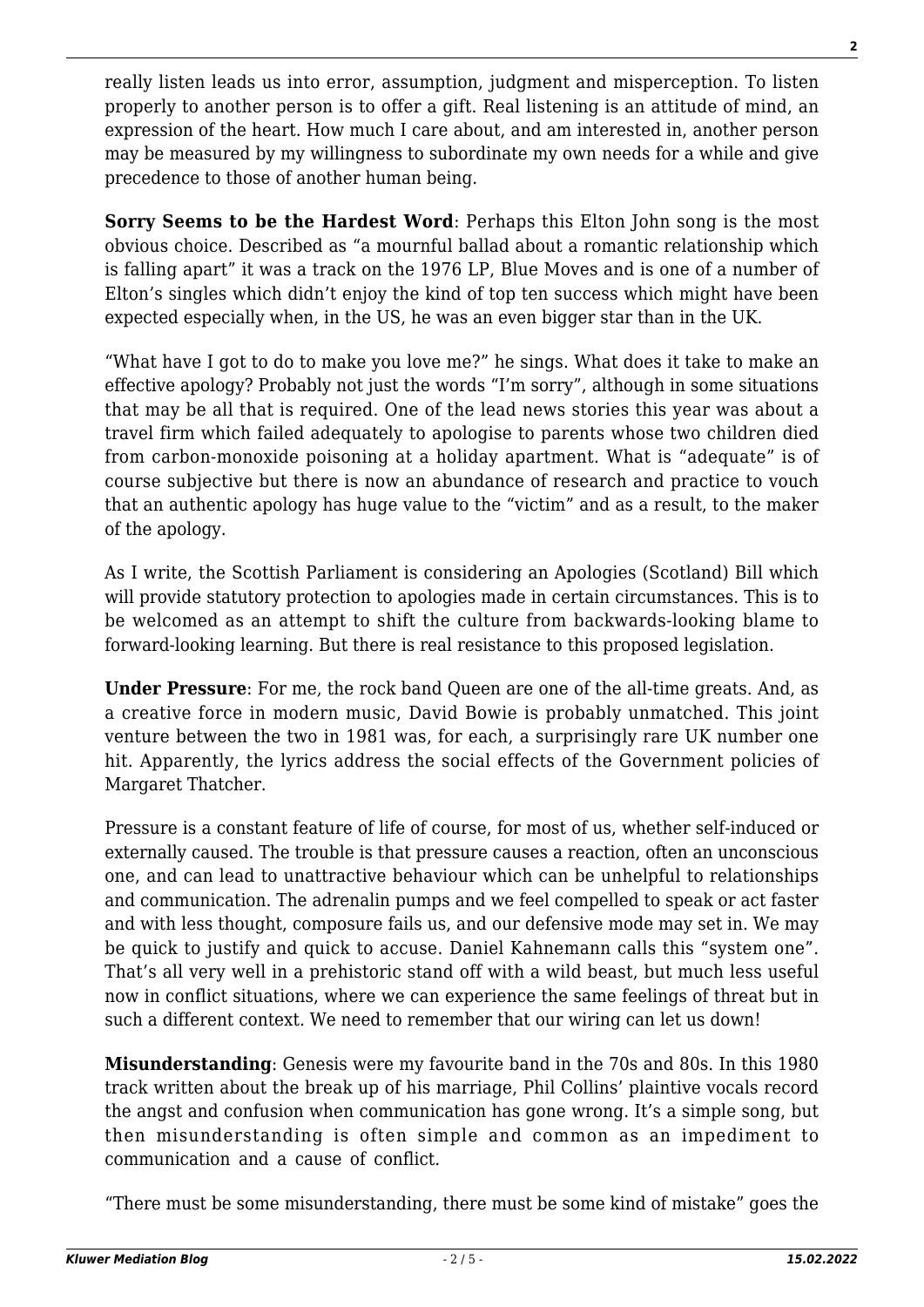song. "80% of business disputes are down to poor communication", said a senior oilman addressing a conference. Easy to say but think of the consequences. "I know you believe you understand what you think I said but I am not sure you realise that what you heard is not what I meant." (attributed both to the writer Robert McCloskey and the economist Alan Greenspan). This sums up the matter nicely. It is easy to default to blaming the audience when we don't get our message across: "They weren't listening…..". Well perhaps not, but it's also our responsibility to engage them in such a way that they hear us and that there is no room for doubt about our message. Otherwise, we really do have communication breakdown (a prize for the first reader to specify the group and year with that title).

**Us and Them**: a stand-out track on The Dark Side of the Moon, Pink Floyd's tour de force, and one of the longest-running chart albums of all time. I am sure that, if it was released today, it would be a classic. It seems to have stood the test of time perhaps better than any other record of that extraordinary late-sixties to mid-seventies era.

The idea of the other, whom we vilify because they are different to us, is a strong undercurrent in human history. Whether based on differences of culture, tribe, religion, nationality, gender, sexuality, education, or possessions, we tend to build walls around ourselves and project our fears onto those who are different. We adopt masks and poses, make claims and accusations and perpetuate the notion of difference as a threat, rather than celebrating diversity as a virtue.

One of the greats in the field of conflict resolution, Ken Cloke, addressed the General Assembly of the Church of Scotland in May 2012. The meeting took place on the eve of difficult discussions about the place of gay ministers in the church. In a moving contribution, Ken finished with the words: "There is no us and them, only us". This is such a profound statement. We have so much more in common than ever separates us. An essential part of the mediator's job is to remind people of this.

**Fix You**: Coldplay are one of today's top stadium acts. They first came to my notice during a summer holiday in Provence in 2000 when we listened as a family to their first album. Fix You is on their third, 2005, album, X and Y. A charity rendering of the song is currently number one in the UK music charts, sung by the choir of the Lewisham and Greenwich NHS Trust, in a "mashup" with Bridge over Troubled Water. Fix You has a moving, timeless quality.

The impulse to fix others' problems is very real in most of us. We are "fixers" by nature, wired to try to find a solution, to tell others how to sort out their issues. Lawyers are trained that way of course but most of us, when presented with a friend's concerns, will think that we must try to offer our solution. It seems like this is how we can help. Anything else feels like a cop-out. Perhaps this is an indication of a basic human need to provide assistance, to be seen to be valuable, to gain approval. Sometimes, it may be necessary. But, ironically, we can do more if we do less. Paradoxically, perhaps, other people will achieve much more if they work out for themselves what the answer is. A mediator's job then, is not to Fix You, but to help you to fix yourselves. Which takes us nicely to…..

**We Can Work It Out**: The Beatles can't be omitted from this list and the only

**3**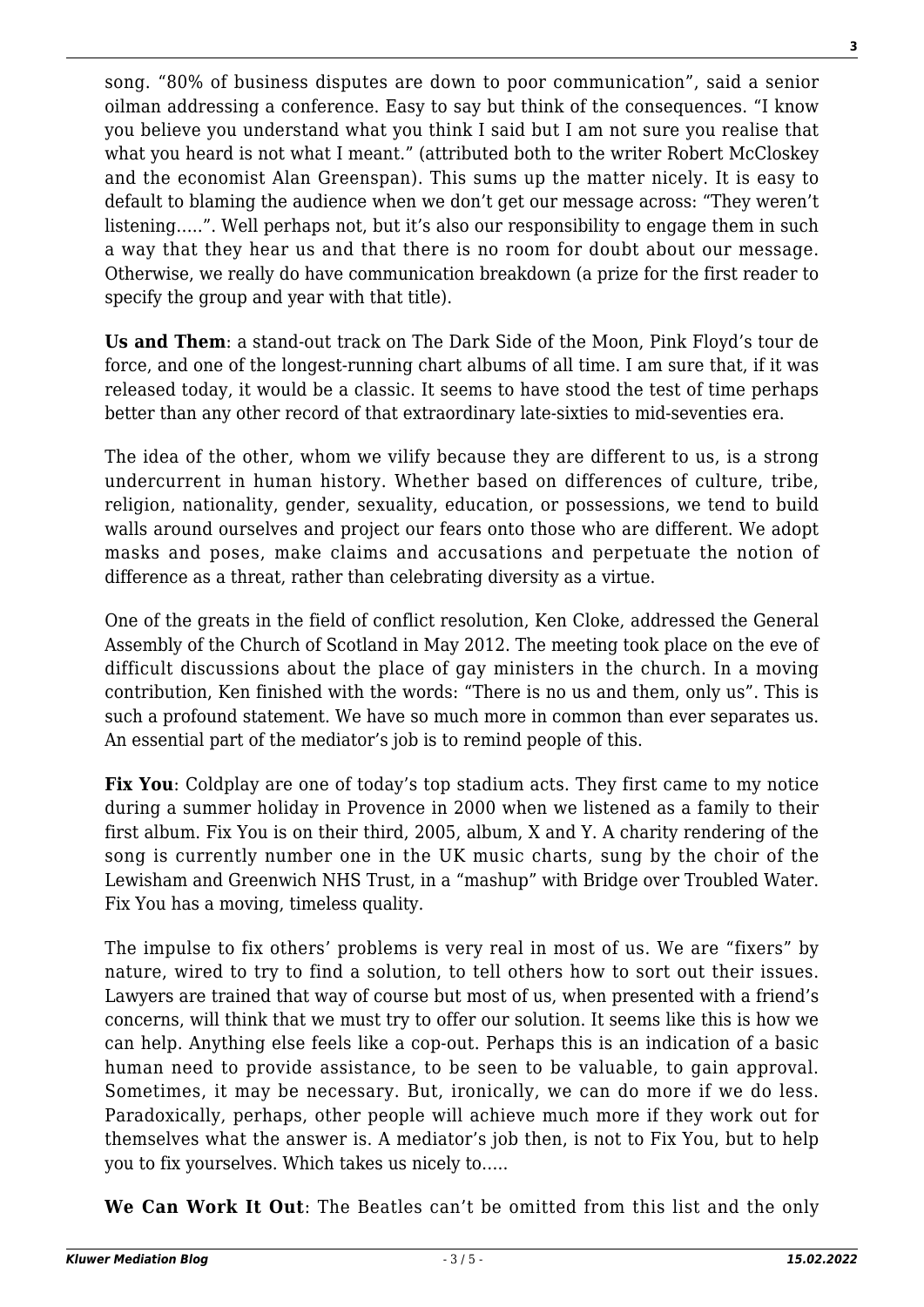question is which song to choose. They are such a rich source of helpful titles: Let it Be. The Long and Winding Road. Please Please Me. Help. Hello Goodbye. All You Need is Love. What a back catalogue.

Mediation, like many negotiations, can seem like a long and winding road. And at the end of course, it is necessary to let it be. Nearly always, however, we can work it out. The "we" are primarily those with the issues to resolve. The mediator is only "we" in so far as he or she can help the parties to do so. That is a crucial difference from other, more adjudicative processes and represents mediation's greatest strength. In the powerlessness to decide the way forward lies the mediator's real power. He or she has no stake in the outcome. He or she cannot ask the parties to "please, please me". And, while we may think that all they need is love, few hard-boiled business leaders will respond well to such a call. We are, after all, simply there to help them - and, as we know so well, that experience will often appear to be a Magical Mystery Tour.

**End Come Too Soon**: If you have actually read this far, you may not agree with the sentiment in this title…! Others of you will, by now, be concerned about the maturity of many of my selections. So, here is a recent song. Wild Beasts are "an indie rock band from Kendal, England", and one of the contemporary groups whose music has gripped many. This haunting track, on 2011's album, Smother, is well worth a listen. "Break some bread / The night's been blessed / With an never-endingness / But nonetheless / End come too soon".

Can the end come too soon? Yes. People often wish to pull out of a negotiation when they feel that there is no point in continuing, or when it all seems to be going nowhere. Of course, theirs is usually a partial picture. Tiredness dulls the senses. The role of the mediator is often to encourage and cajole. To go the extra mile.… Persistence, perseverance, patience, these are all virtues. That said, mediating (or negotiating) into the wee small hours is unlikely, in most cases, to be sensible. It was once a mark of some sort of macho performance to keep going into the middle of the night. I don't favour that approach. There is a moment to stop. Like now. Happy new year to one and all!

**Kluwer Arbitration Practice Plus** now offers an enhanced Arbitrator Tool with 4,100+ data-driven Arbitrator Profiles and a new Relationship Indicator exploring relationships of 12,500+ arbitration practitioners and experts.

[Learn how](https://www.wolterskluwer.com/en/solutions/kluwerarbitration/practiceplus?utm_source=mediationblog&utm_medium=articleCTA&utm_campaign=article-banner) **[Kluwer Arbitration Practice Plus](https://www.wolterskluwer.com/en/solutions/kluwerarbitration/practiceplus?utm_source=mediationblog&utm_medium=articleCTA&utm_campaign=article-banner)** [can support you.](https://www.wolterskluwer.com/en/solutions/kluwerarbitration/practiceplus?utm_source=mediationblog&utm_medium=articleCTA&utm_campaign=article-banner)

**4**

*To make sure you do not miss out on regular updates from the Kluwer Mediation Blog, please subscribe [here.](http://mediationblog.kluwerarbitration.com/newsletter/)*